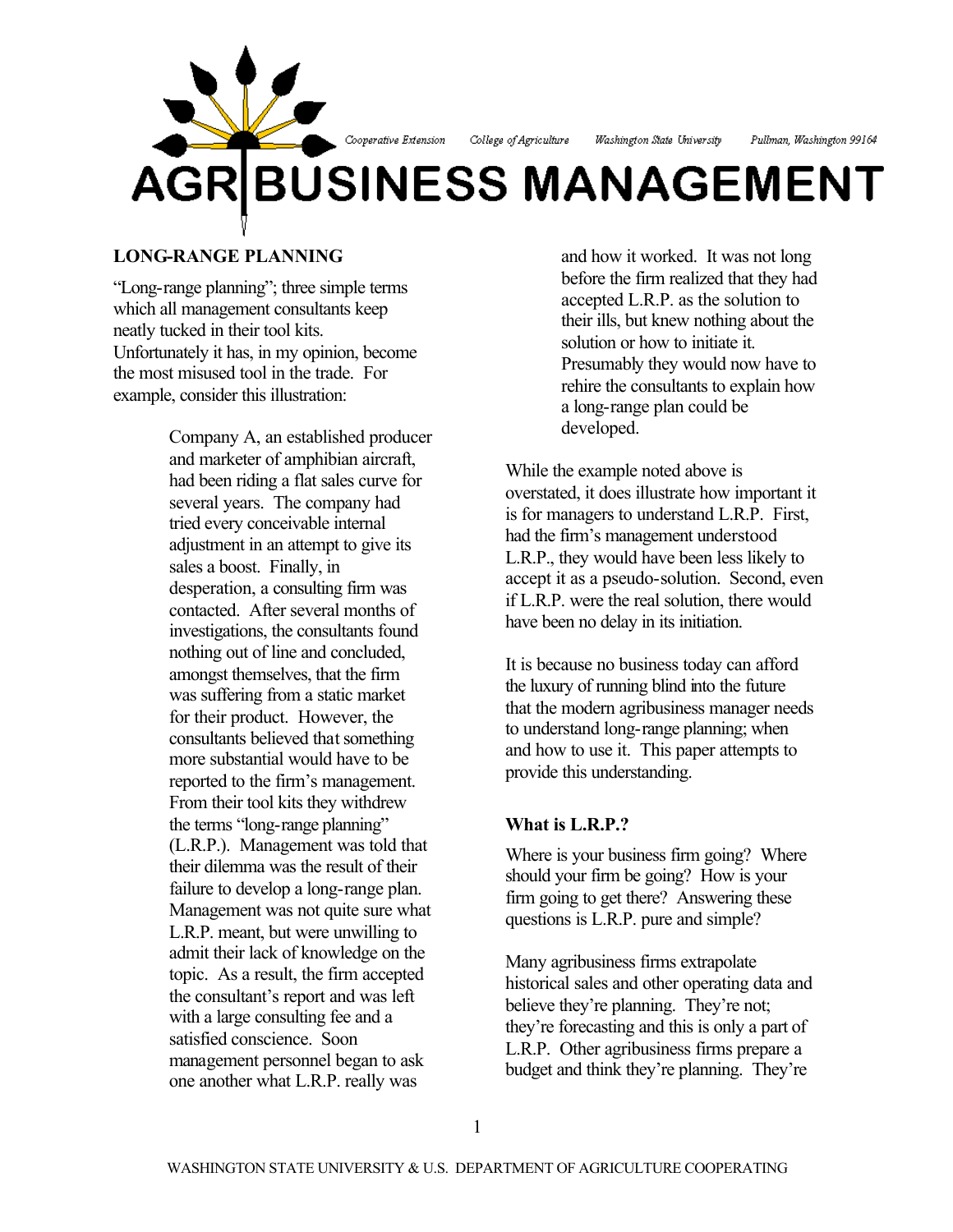not; for while a plan will include a budget, budgeting is not planning. Still other firms make preparations for the following year and think they're planning. Perhaps they are, but it is certainly not "long-range" in nature.

What is L.R.P. then? It is a comprehensive, coordinated mobilization of relevant data about a business firm, its economic environment (past, present, future) and its organization for the purpose of attaining specific goals. How long into the future must you plan? L.R.P. probably requires a longer time span than you normally consider. A commonly used period is five years. However, the right planning period for any business is the normal "life cycle" of the industry, i.e., the period during which major policy decisions or technological changes will have their greatest impact.

L.R.P. is composed of five crucial elements. While each element contains several specific characteristics, in practice, the activities associated with one element may overlap those of another. Each element is described below.

#### **Element I -- Orientation**

Long-range planning must result in something more than mere words on paper. It must contain enough influence to significantly affect organizational behavior. Just appointing a long-range planner and turning him loose on your firm will not work. It will not work because planners are, by vocation, a rather nosy lot. They have an uncontrollable desire to assemble great volumes of data -- much of which is difficult to obtain without arousing the suspicions of management personnel who jealously guard their positions.

Accordingly, there are two prerequisites to successful L.R.P. First, top management

(and directors, if they exist) must endorse the need for and implementation of L.R.P. Secondly, lower level management personnel must have a clear understanding of the purpose for L.R.P. and have enthusiasm for it. Key persons within the organization, regardless of the title they hold, should actively participate in the planning process. Their participation is likely to assure the skeptics of the importance of L.R.P.

Once the benefits of L.R.P. have become realities, and management personnel have learned to work comfortably within the planning framework, the need for continued endorsement of L.R.P. efforts will diminish, somewhat. In brief, the orientation element is concerned with overcoming difficulties in getting management personnel to understand that L.R.P. is one of their most important jobs.

# **Element II -- Position Analysis**

Before one can intelligently determine where he is going, he must first determine where he is and where he has come from. The process of such a determination by a business firm is called "position analysis." An integral part of this activity is concerned with such questions as, "Where are we, how did we get here, and what mistakes did we make?" One must also consider those environmental changes which may have an impact on a manager's decision-making criteria for the future.

During a position analysis, a firm's selfimage is identified, i.e., how it views its purpose and place in the overall economic community; its major opportunities and larger problems are delineated. The services of an outside consultant are often important at this time because he is often able to look at a firm from a broader viewpoint and more objectively evaluate past business failures.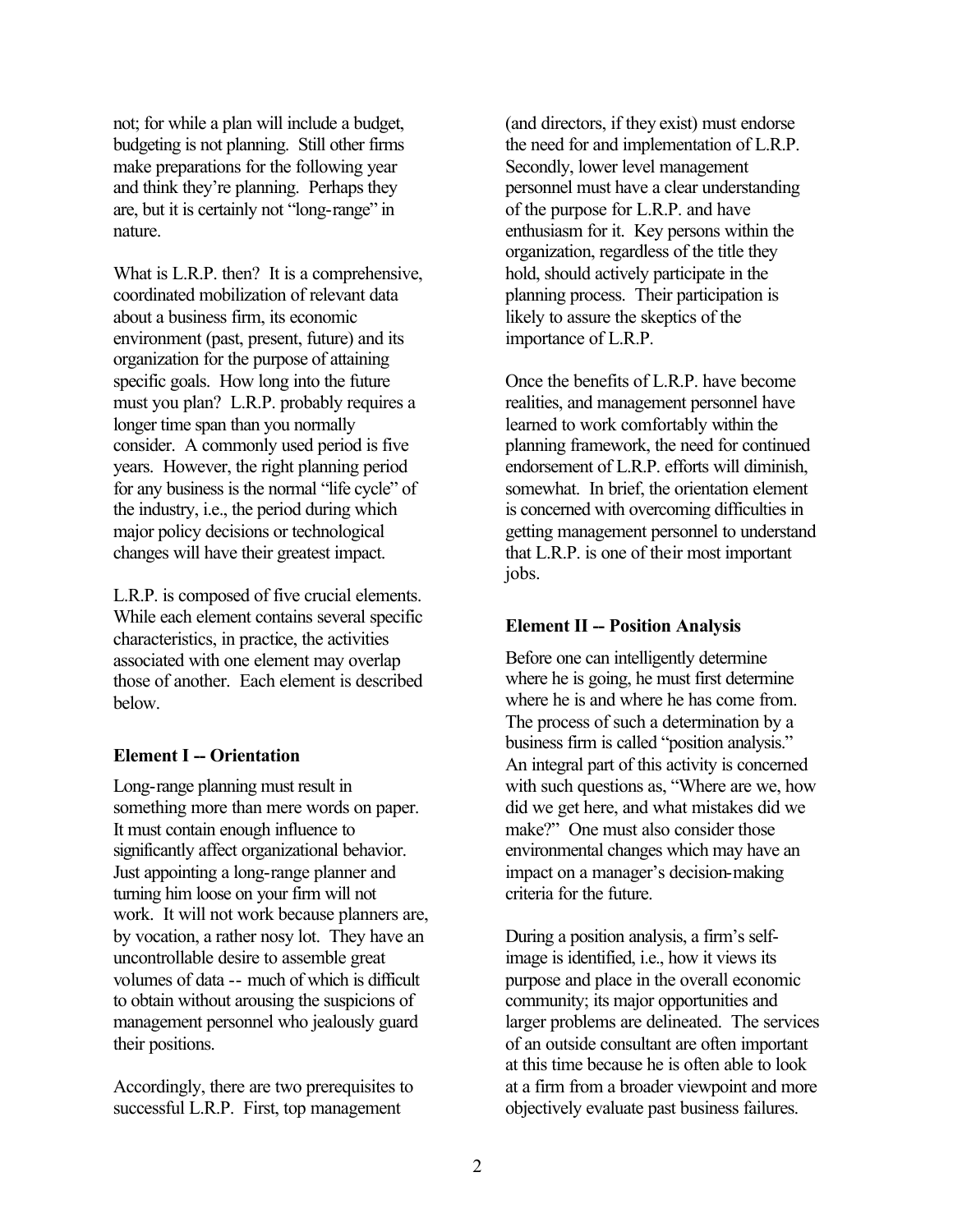He doesn't have an insider's preconceptions regarding what and who is important to the firm. He may be able to point out good opportunities which had previously been downgraded because the corporate pecking order had low-rated the source. Position analysis, therefore, begins when a business firm stops for a moment to look at itself in a mirror and discusses what it sees. Again, management sometimes sees what it wants, while a consultant is more likely to see things as they really are. In the second stage, the firm merely turns away from the mirror and looks out the window. While looking out the window, the firm views its markets, its competitors, and the industry's technological base. What is happening in these areas and how is it likely to affect your firm?

A final step in position analysis involves the specification of firm purposes and objectives. How many opportunities do you wish to pursue, and how much risk are you prepared to assume? In answering these questions, you must specify your firm's purpose and list its objectives; not only for tomorrow or next year, but for several years in the future.

# **Element III -- Procedure Determination**

By now you have determined what your firm is doing and what the environment and firm characteristics dictate it should be doing. Now what is going to be done about it? How can you achieve your objectives?

In some cases, procedures may be determined through formal ratification of a course of action already mapped out by your position analysis. If possible, attempt to view your business from a functional rather than a product orientation. This will tend to make available a wider range of procedures from which to choose. For example, many agribusiness warehouse managers in north

central Washington think of their firms as being engaged in the "apple business." The more broadminded manager will refer to his interest in the "fruit business." Alternative procedures for L.R.P. in the apple or fruit industries are somewhat restricted by product characteristics. If, however, these managers were to view their firm as a part of the food packaging and storage business, future alternative procedures could be selected from a much wider assortment. After all, given only a moderate degree of locational flexibility, a food packaging and storage firm need not restrict its interest to the apple and/or fruit industry.

Your choice of available procedures tests not only your creativity and ingenuity, but judgment and nerve. How much debt are you willing to assume in order to establish an expansion procedure for your firm? Or on the other hand, what portion of the market are you prepared to lose to your competitors as a result of selecting a L.R.P. procedure which minimizes debt load and advertising expenditures? Regardless, the choice of procedures is up to you -- this is the major decision element in L.R.P.

# **Element IV -- Implementation**

How and when do you achieve your firm's objectives? How, depends on what your objectives are and which procedure has been selected in an attempt to reach them. When the objectives will be achieved is dependent upon the time that the procedures were implemented.

All projects need both a "begin date" and an "end date." Many L.R.P. programs are never completed on schedule simply because management didn't know when to implement the procedure. Implementation is perhaps one of the most difficult portions of L.R.P. to get general agreement on. Why? Simply because implementation requires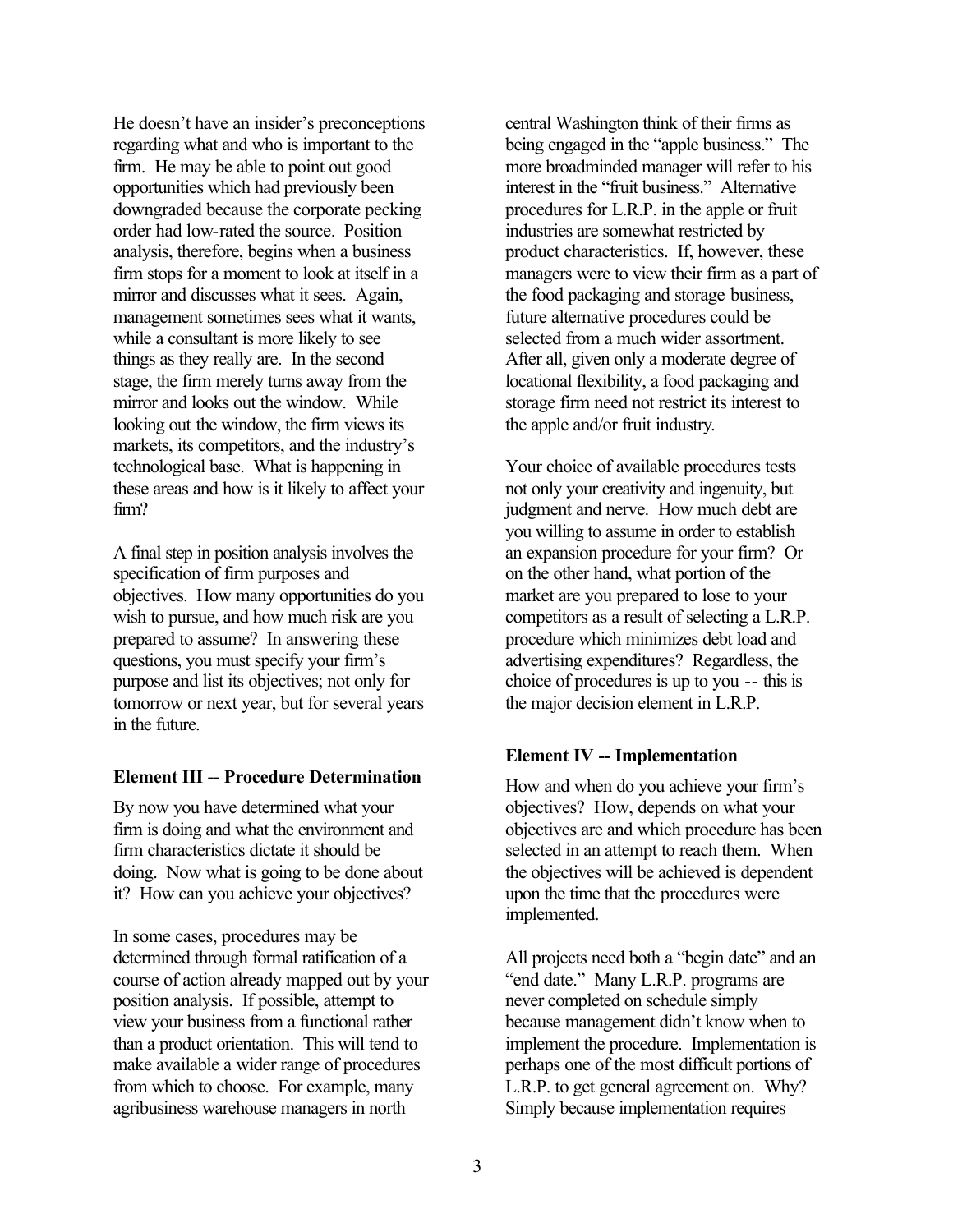that management commit itself to specific performance goals and objectives. Up to the point of implementation, management personnel need render only "lip service" to L.R.P. At the time planning procedures are implemented, however, the manager is forced to officially endorse L.R.P. and actively engage himself in increasing its probability of success.

#### **Element V -- Feedback**

L.R.P. will not eliminate risk and uncertainty from your business. However, it is the best way of selecting the better risks with the least uncertainty. It is inevitable, therefore, that actual results will deviate somewhat from those which were planned for. The longer the time interval between noticing such deviations and the taking of corrective action, the greater these deviations are likely to become.

Planning operates like a finely balanced wheel. Unless minor deviations are quickly corrected, oscillations soon grow to uncontrollable proportions. If major deviations from the plan do occur and the feedback fails to initiate a realignment of operations, it is not long before personnel lose confidence both in the plan itself, and in the whole concept of L.R.P. Anticipate in advance that some deviations from the plan will occur. Be receptive and responsive to unfavorable feedback. Make an immediate and determined effort to correct the deviation and assure those persons affected by the plan that all is under control.

# **The Pitfalls**

At the very time many companies are depending most heavily on L.R.P. and devoting the greatest effort to it, they slip into a pitfall and discover that the firm has suffered irreparable harm. Before concluding this paper, let's look more

closely at the pitfalls of L.R.P. in the hope that you will be better able to avoid them.

As was noted early in this paper, forecasting is a part of L.R.P. Our first pitfall is reached when, instead of representing estimates of expected or desired future states, the forecasts incorporated into the long-range plan are only mechanical extrapolations of trend.

There are two basic causes for this pitfall, both of which evolve from apparent misconceptions about the purpose and nature of forecasts. The basic reason for making forecasts is to estimate as accurately as possible the expected outcome of a number of controllable and uncontrollable actions. Nevertheless, the major cause of poor forecasts is the belief by many forecasters that their projections must represent what managers want to see, rather than what they are likely to see.

A second form of poor forecasting is more common. A change which seems quite certain (i.e., one which the firm is actively seeking) is sometimes ignored in the preparation of forecasts. The usual reason given for this exclusion is, "It is too hard to predict the specific impact of this change." The problem is that the forecaster fails to realize that "predictions" are seldom possible and that the major use of a forecast is to provide a better guess with regard to the future so alternative plans can be developed.

If forecasts receive too little attention in L.R.P., then budgeting often receives too much. Hence the second major pitfall planners must avoid is the failure to establish limits on a budgeter's influence over the planning process. Budgeters are often a well-meaning, but overenthusiastic lot. If permitted, they may dominate the